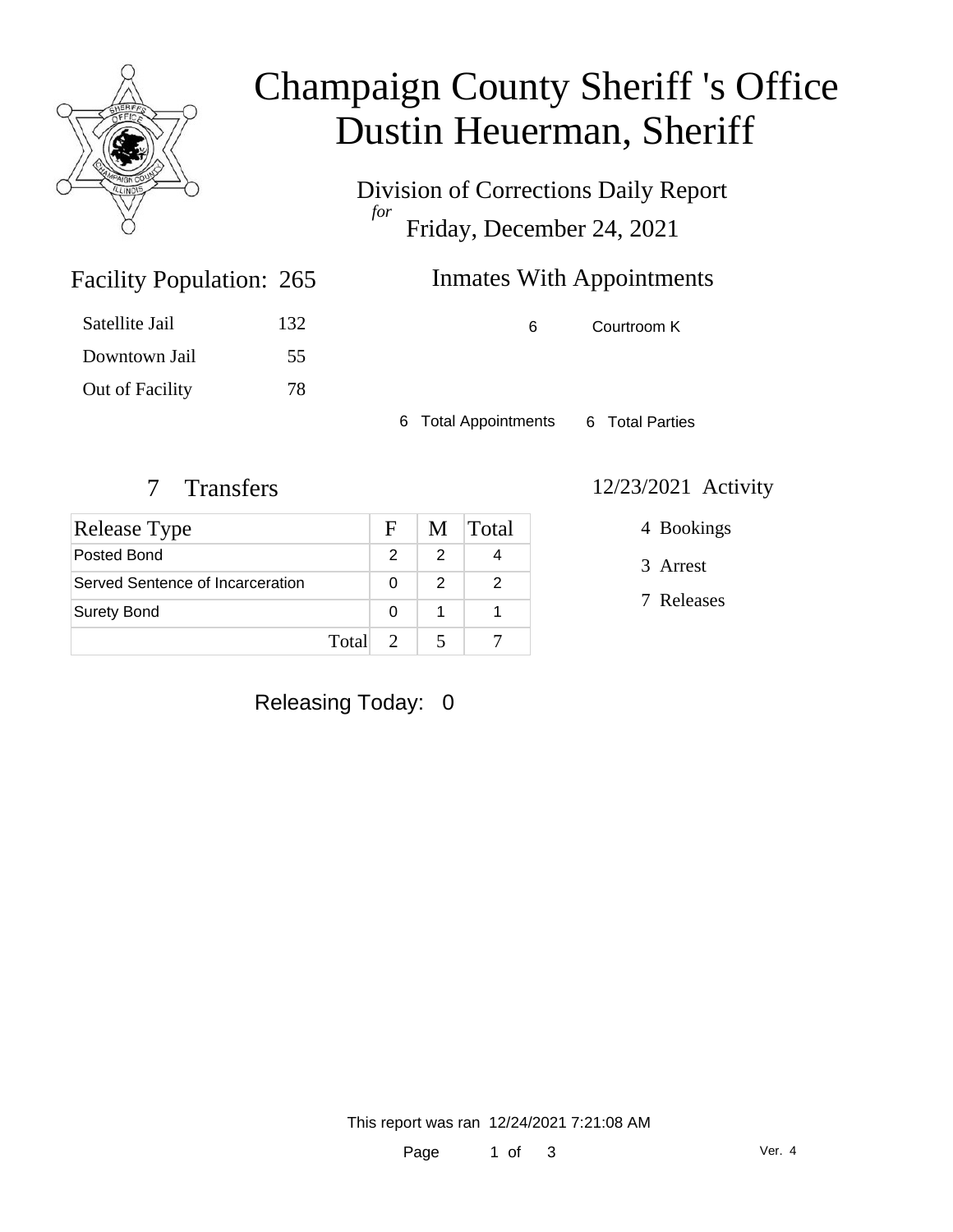

# Champaign County Sheriff 's Office Dustin Heuerman, Sheriff

Division of Corrections Daily Report *for* Friday, December 24, 2021

#### Custody Status Count

- Electronic Home Dentention 17
	- Felony Arraignment 10
	- Felony Pre-Sentence 7
		- Felony Pre-Trial 203
	- Felony Pre-Trial DUI 3
	- Felony Sentenced CCSO 3
	- Felony Sentenced IDOC 10
		- Hold Other 2
	- Misdemeanor Arraignment 2
		- Misdemeanor Other 1
		- Misdemeanor Pre-Trial 1
- Misdemeanor Sentenced CCSO 2
	- Petition to Revoke 1
	- Remanded to DHS 2
	- Traffic Sentenced CCSO 1
		- Total 265

This report was ran 12/24/2021 7:21:08 AM